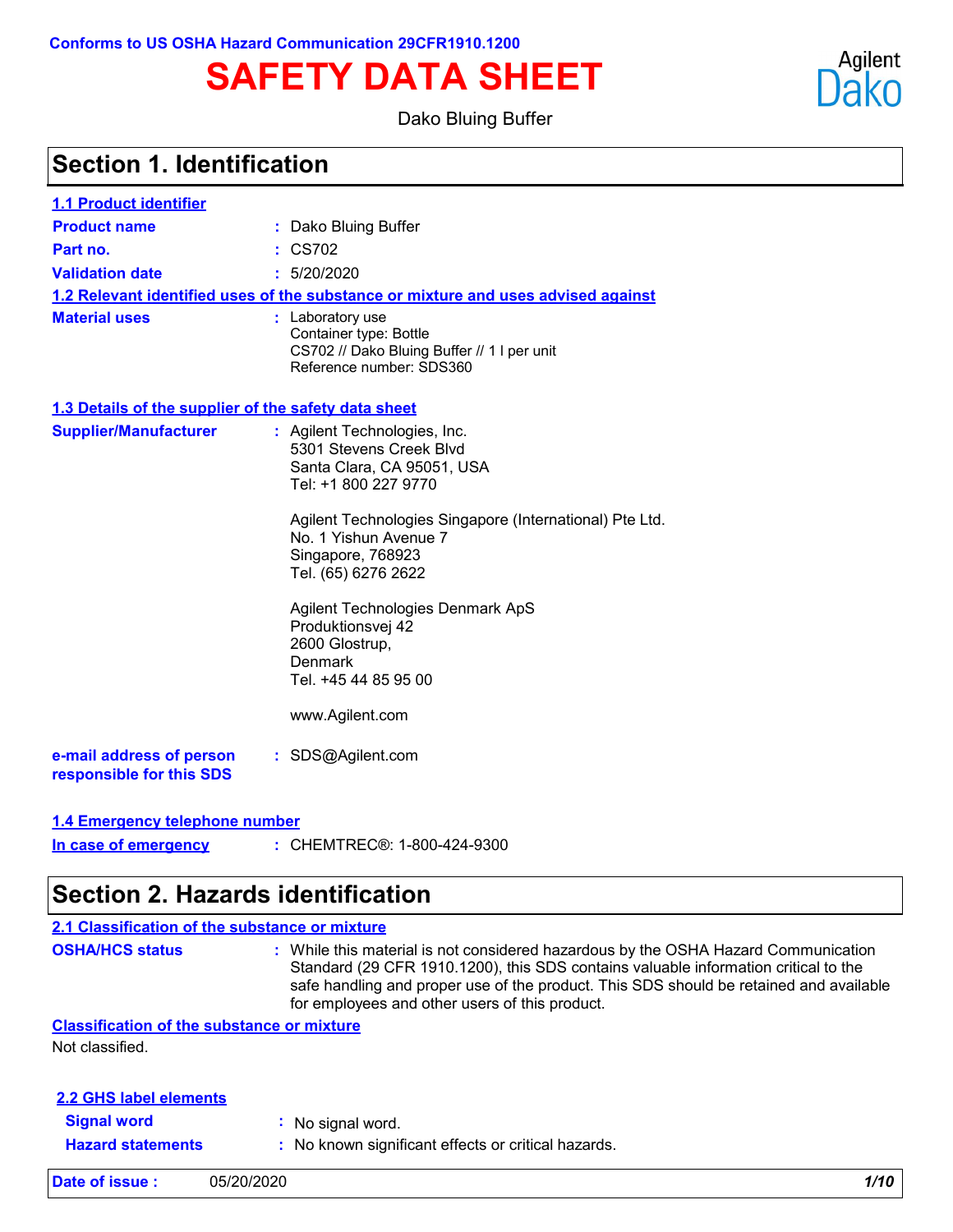### **Section 2. Hazards identification**

| <b>Precautionary statements</b>            |                   |
|--------------------------------------------|-------------------|
| <b>Prevention</b>                          | : Not applicable. |
| <b>Response</b>                            | : Not applicable. |
| <b>Storage</b>                             | : Not applicable. |
| <b>Disposal</b>                            | : Not applicable. |
| 2.3 Other hazards                          |                   |
| <b>Hazards not otherwise</b><br>classified | : None known.     |

**Section 3. Composition/information on ingredients**

**Substance/mixture :**

: Mixture

**Occupational exposure limits, if available, are listed in Section 8. There are no ingredients present which, within the current knowledge of the supplier and in the concentrations applicable, are classified as hazardous to health or the environment and hence require reporting in this section.**

### **Section 4. First aid measures**

| 4.1 Description of necessary first aid measures |                                                                                                                                                                                                                                                                                                                                                        |  |  |
|-------------------------------------------------|--------------------------------------------------------------------------------------------------------------------------------------------------------------------------------------------------------------------------------------------------------------------------------------------------------------------------------------------------------|--|--|
| <b>Eye contact</b>                              | : Immediately flush eyes with plenty of water, occasionally lifting the upper and lower<br>eyelids. Check for and remove any contact lenses. Get medical attention if irritation<br>occurs.                                                                                                                                                            |  |  |
| <b>Inhalation</b>                               | : Remove victim to fresh air and keep at rest in a position comfortable for breathing. Get<br>medical attention if symptoms occur.                                                                                                                                                                                                                     |  |  |
| <b>Skin contact</b>                             | : Flush contaminated skin with plenty of water. Remove contaminated clothing and<br>shoes. Get medical attention if symptoms occur.                                                                                                                                                                                                                    |  |  |
| <b>Ingestion</b>                                | : Wash out mouth with water. Remove victim to fresh air and keep at rest in a position<br>comfortable for breathing. If material has been swallowed and the exposed person is<br>conscious, give small quantities of water to drink. Do not induce vomiting unless<br>directed to do so by medical personnel. Get medical attention if symptoms occur. |  |  |

|                                       | 4.2 Most important symptoms/effects, acute and delayed                                                                         |
|---------------------------------------|--------------------------------------------------------------------------------------------------------------------------------|
| <b>Potential acute health effects</b> |                                                                                                                                |
| Eye contact                           | : No known significant effects or critical hazards.                                                                            |
| <b>Inhalation</b>                     | : No known significant effects or critical hazards.                                                                            |
| <b>Skin contact</b>                   | : No known significant effects or critical hazards.                                                                            |
| <b>Ingestion</b>                      | : No known significant effects or critical hazards.                                                                            |
| <b>Over-exposure signs/symptoms</b>   |                                                                                                                                |
| Eye contact                           | : No specific data.                                                                                                            |
| <b>Inhalation</b>                     | : No specific data.                                                                                                            |
| <b>Skin contact</b>                   | : No specific data.                                                                                                            |
| <b>Ingestion</b>                      | : No specific data.                                                                                                            |
|                                       |                                                                                                                                |
|                                       | 4.3 Indication of immediate medical attention and special treatment needed, if necessary                                       |
| Notes to physician                    | : Treat symptomatically. Contact poison treatment specialist immediately if large<br>quantities have been ingested or inhaled. |
| <b>Specific treatments</b>            | : No specific treatment.                                                                                                       |
| <b>Protection of first-aiders</b>     | : No action shall be taken involving any personal risk or without suitable training.                                           |

| 05/20/2020 | 2/10 |
|------------|------|
|            |      |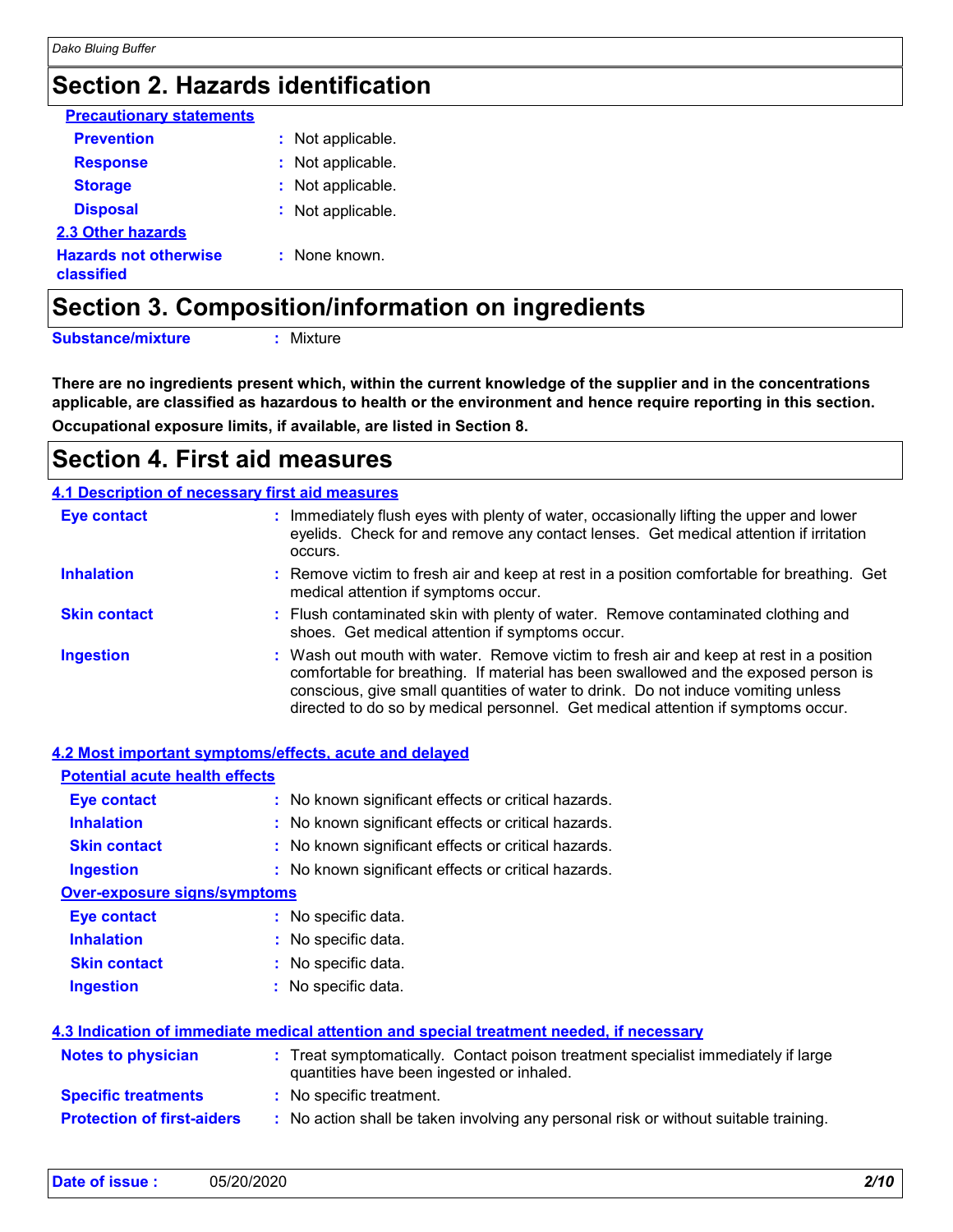### **Section 4. First aid measures**

**See toxicological information (Section 11)**

### **Section 5. Fire-fighting measures**

| 5.1 Extinguishing media                                  |                                                                                                                                                                                                     |
|----------------------------------------------------------|-----------------------------------------------------------------------------------------------------------------------------------------------------------------------------------------------------|
| <b>Suitable extinguishing</b><br>media                   | : Use an extinguishing agent suitable for the surrounding fire.                                                                                                                                     |
| <b>Unsuitable extinguishing</b><br>media                 | : None known.                                                                                                                                                                                       |
|                                                          | 5.2 Special hazards arising from the substance or mixture                                                                                                                                           |
| <b>Specific hazards arising</b><br>from the chemical     | : In a fire or if heated, a pressure increase will occur and the container may burst.                                                                                                               |
| <b>Hazardous thermal</b><br>decomposition products       | : No specific data.                                                                                                                                                                                 |
| <b>5.3 Advice for firefighters</b>                       |                                                                                                                                                                                                     |
| <b>Special protective actions</b><br>for fire-fighters   | : Promptly isolate the scene by removing all persons from the vicinity of the incident if<br>there is a fire. No action shall be taken involving any personal risk or without suitable<br>training. |
| <b>Special protective</b><br>equipment for fire-fighters | : Fire-fighters should wear appropriate protective equipment and self-contained breathing<br>apparatus (SCBA) with a full face-piece operated in positive pressure mode.                            |

### **Section 6. Accidental release measures**

#### **6.1 Personal precautions, protective equipment and emergency procedures**

| For non-emergency<br>personnel                            |    | : No action shall be taken involving any personal risk or without suitable training.<br>Evacuate surrounding areas. Keep unnecessary and unprotected personnel from<br>entering. Do not touch or walk through spilled material. Put on appropriate personal<br>protective equipment. |
|-----------------------------------------------------------|----|--------------------------------------------------------------------------------------------------------------------------------------------------------------------------------------------------------------------------------------------------------------------------------------|
| For emergency responders                                  | п. | If specialized clothing is required to deal with the spillage, take note of any information in<br>Section 8 on suitable and unsuitable materials. See also the information in "For non-<br>emergency personnel".                                                                     |
| <b>6.2 Environmental</b><br>precautions                   |    | : Avoid dispersal of spilled material and runoff and contact with soil, waterways, drains<br>and sewers. Inform the relevant authorities if the product has caused environmental<br>pollution (sewers, waterways, soil or air).                                                      |
| 6.3 Methods and materials for containment and cleaning up |    |                                                                                                                                                                                                                                                                                      |

Stop leak if without risk. Move containers from spill area. Dilute with water and mop up if water-soluble. Alternatively, or if water-insoluble, absorb with an inert dry material and place in an appropriate waste disposal container. Dispose of via a licensed waste disposal contractor. **Methods for cleaning up :**

### **Section 7. Handling and storage**

#### **7.1 Precautions for safe handling**

| <b>Protective measures</b>                       | : Put on appropriate personal protective equipment (see Section 8).                                                                                                                                                                                                                                                                                           |
|--------------------------------------------------|---------------------------------------------------------------------------------------------------------------------------------------------------------------------------------------------------------------------------------------------------------------------------------------------------------------------------------------------------------------|
| <b>Advice on general</b><br>occupational hygiene | : Eating, drinking and smoking should be prohibited in areas where this material is<br>handled, stored and processed. Workers should wash hands and face before eating,<br>drinking and smoking. Remove contaminated clothing and protective equipment before<br>entering eating areas. See also Section 8 for additional information on hygiene<br>measures. |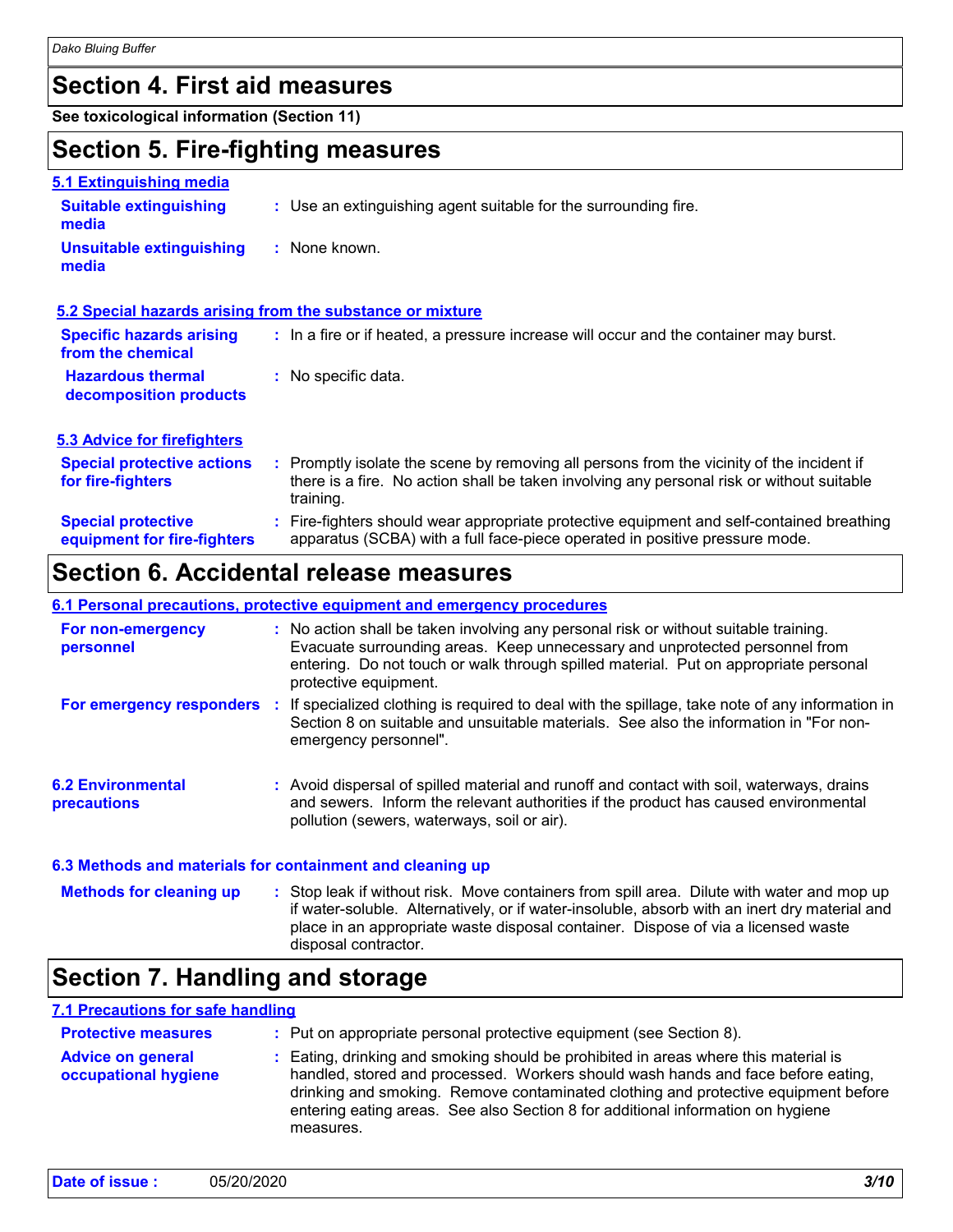### **Section 7. Handling and storage**

| <b>7.2 Conditions for safe</b><br>storage, including any<br><i>incompatibilities</i> | : Specific storage conditions: Please consult the label.<br>Store in accordance with local regulations. Store in original container protected from<br>direct sunlight in a dry, cool and well-ventilated area, away from incompatible materials<br>(see Section 10) and food and drink. Keep container tightly closed and sealed until<br>ready for use. Containers that have been opened must be carefully resealed and kept<br>upright to prevent leakage. Do not store in unlabeled containers. Use appropriate<br>containment to avoid environmental contamination. See Section 10 for incompatible<br>materials before handling or use. |
|--------------------------------------------------------------------------------------|----------------------------------------------------------------------------------------------------------------------------------------------------------------------------------------------------------------------------------------------------------------------------------------------------------------------------------------------------------------------------------------------------------------------------------------------------------------------------------------------------------------------------------------------------------------------------------------------------------------------------------------------|
| <b>7.3 Specific end use(s)</b><br><b>Recommendations</b>                             | : Industrial applications, Professional applications.                                                                                                                                                                                                                                                                                                                                                                                                                                                                                                                                                                                        |
|                                                                                      |                                                                                                                                                                                                                                                                                                                                                                                                                                                                                                                                                                                                                                              |

**Industrial sector specific :** : Not applicable.

### **Section 8. Exposure controls/personal protection**

#### **8.1 Control parameters**

**solutions**

#### **Occupational exposure limits**

| <b>Ingredient name</b> | <b>Exposure limits</b> |  |
|------------------------|------------------------|--|
| None.                  |                        |  |

| <b>8.2 Exposure controls</b>               |                                                                                                                                                                                                                                                                                                                                                                                                   |
|--------------------------------------------|---------------------------------------------------------------------------------------------------------------------------------------------------------------------------------------------------------------------------------------------------------------------------------------------------------------------------------------------------------------------------------------------------|
| <b>Appropriate engineering</b><br>controls | : Good general ventilation should be sufficient to control worker exposure to airborne<br>contaminants.                                                                                                                                                                                                                                                                                           |
| <b>Environmental exposure</b><br>controls  | : Emissions from ventilation or work process equipment should be checked to ensure<br>they comply with the requirements of environmental protection legislation. In some<br>cases, fume scrubbers, filters or engineering modifications to the process equipment<br>will be necessary to reduce emissions to acceptable levels.                                                                   |
| <b>Individual protection measures</b>      |                                                                                                                                                                                                                                                                                                                                                                                                   |
| <b>Hygiene measures</b>                    | : Wash hands, forearms and face thoroughly after handling chemical products, before<br>eating, smoking and using the lavatory and at the end of the working period.<br>Appropriate techniques should be used to remove potentially contaminated clothing.<br>Wash contaminated clothing before reusing. Ensure that eyewash stations and safety<br>showers are close to the workstation location. |
| <b>Eye/face protection</b>                 | : Safety eyewear complying with an approved standard should be used when a risk<br>assessment indicates this is necessary to avoid exposure to liquid splashes, mists,<br>gases or dusts. If contact is possible, the following protection should be worn, unless<br>the assessment indicates a higher degree of protection: safety glasses with side-<br>shields.                                |
| <b>Skin protection</b>                     |                                                                                                                                                                                                                                                                                                                                                                                                   |
| <b>Hand protection</b>                     | : Chemical-resistant, impervious gloves complying with an approved standard should be<br>worn at all times when handling chemical products if a risk assessment indicates this is<br>necessary.                                                                                                                                                                                                   |
| <b>Body protection</b>                     | : Personal protective equipment for the body should be selected based on the task being<br>performed and the risks involved and should be approved by a specialist before<br>handling this product.                                                                                                                                                                                               |
| <b>Other skin protection</b>               | : Appropriate footwear and any additional skin protection measures should be selected<br>based on the task being performed and the risks involved and should be approved by a<br>specialist before handling this product.                                                                                                                                                                         |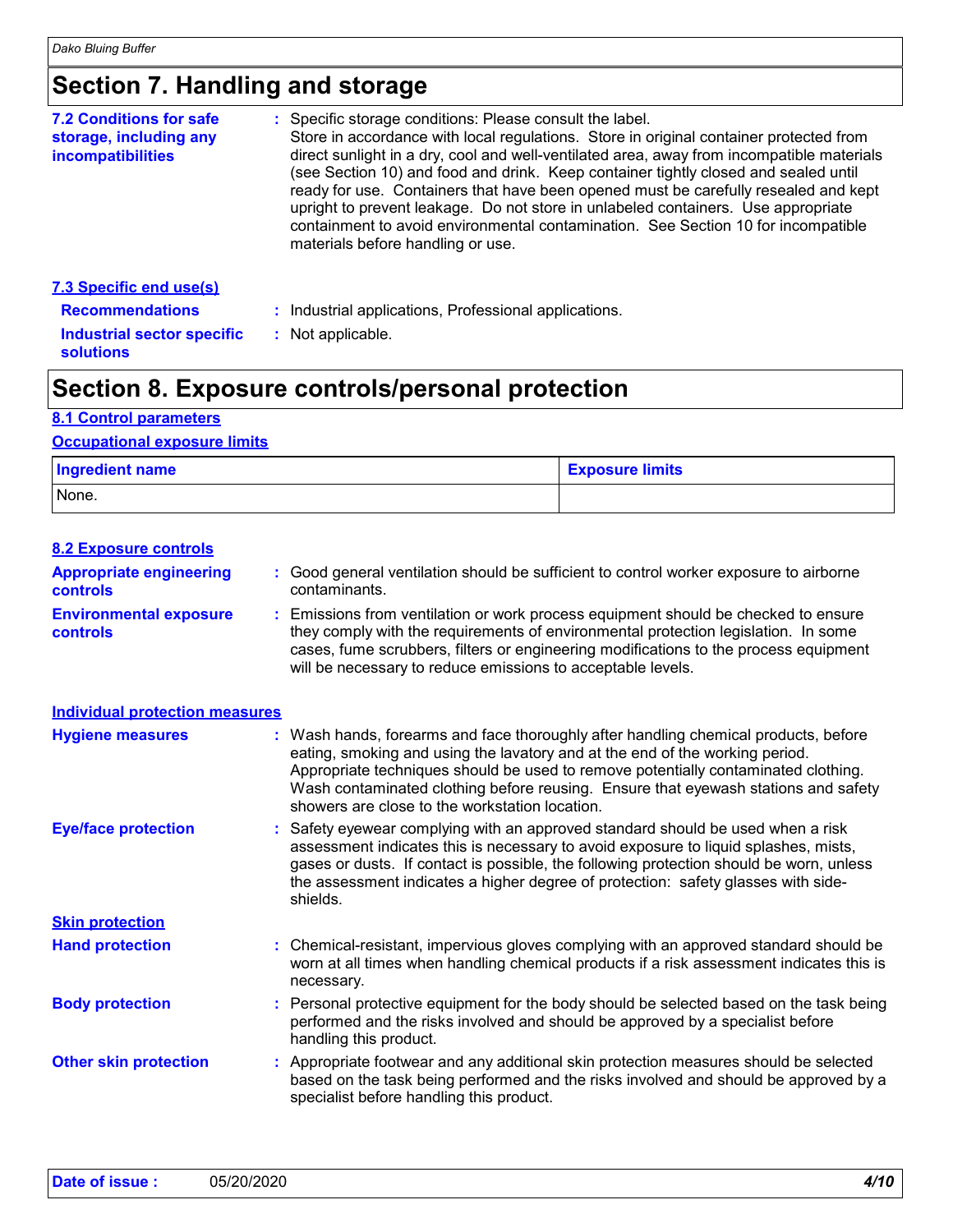### **Section 8. Exposure controls/personal protection**

#### **Respiratory protection :**

Based on the hazard and potential for exposure, select a respirator that meets the appropriate standard or certification. Respirators must be used according to a respiratory protection program to ensure proper fitting, training, and other important aspects of use.

### **Section 9. Physical and chemical properties**

| 9.1 Information on basic physical and chemical properties |    |                                                                      |
|-----------------------------------------------------------|----|----------------------------------------------------------------------|
| <b>Appearance</b>                                         |    |                                                                      |
| <b>Physical state</b>                                     |    | : Liquid.                                                            |
| <b>Color</b>                                              |    | : Colorless.                                                         |
| Odor                                                      |    | Odorless.                                                            |
| <b>Odor threshold</b>                                     |    | : Not available.                                                     |
| pH                                                        |    | Mot available.                                                       |
| <b>Melting point</b>                                      |    | : $0^{\circ}$ C (32 $^{\circ}$ F)                                    |
| <b>Boiling point</b>                                      |    | : $100^{\circ}$ C (212 $^{\circ}$ F)                                 |
| <b>Flash point</b>                                        | ÷. | Mot available.                                                       |
| <b>Evaporation rate</b>                                   |    | : Not available.                                                     |
| <b>Flammability (solid, gas)</b>                          |    | : Not applicable.                                                    |
| <b>Lower and upper explosive</b><br>(flammable) limits    |    | : Not available.                                                     |
| <b>Vapor pressure</b>                                     |    | : 2.3 kPa (17 mm Hg) [room temperature]                              |
| <b>Vapor density</b>                                      |    | : Mot available.                                                     |
| <b>Relative density</b>                                   |    | Mot available.                                                       |
| <b>Solubility</b>                                         |    | Easily soluble in the following materials: cold water and hot water. |
| <b>Partition coefficient: n-</b><br>octanol/water         | ÷. | Not available.                                                       |
| <b>Auto-ignition temperature</b>                          |    | : Not available.                                                     |
| <b>Decomposition temperature</b>                          |    | : Not available.                                                     |
| <b>Viscosity</b>                                          |    | Not available.                                                       |

### **Section 10. Stability and reactivity**

| <b>10.1 Reactivity</b>                            |    | : No specific test data related to reactivity available for this product or its ingredients.              |
|---------------------------------------------------|----|-----------------------------------------------------------------------------------------------------------|
| <b>10.2 Chemical stability</b>                    |    | : The product is stable.                                                                                  |
| <b>10.3 Possibility of</b><br>hazardous reactions |    | : Under normal conditions of storage and use, hazardous reactions will not occur.                         |
| <b>10.4 Conditions to avoid</b>                   |    | : No specific data.                                                                                       |
| <b>10.5 Incompatible materials</b>                | ÷. | May react or be incompatible with oxidizing materials.                                                    |
| <b>10.6 Hazardous</b><br>decomposition products   |    | : Under normal conditions of storage and use, hazardous decomposition products should<br>not be produced. |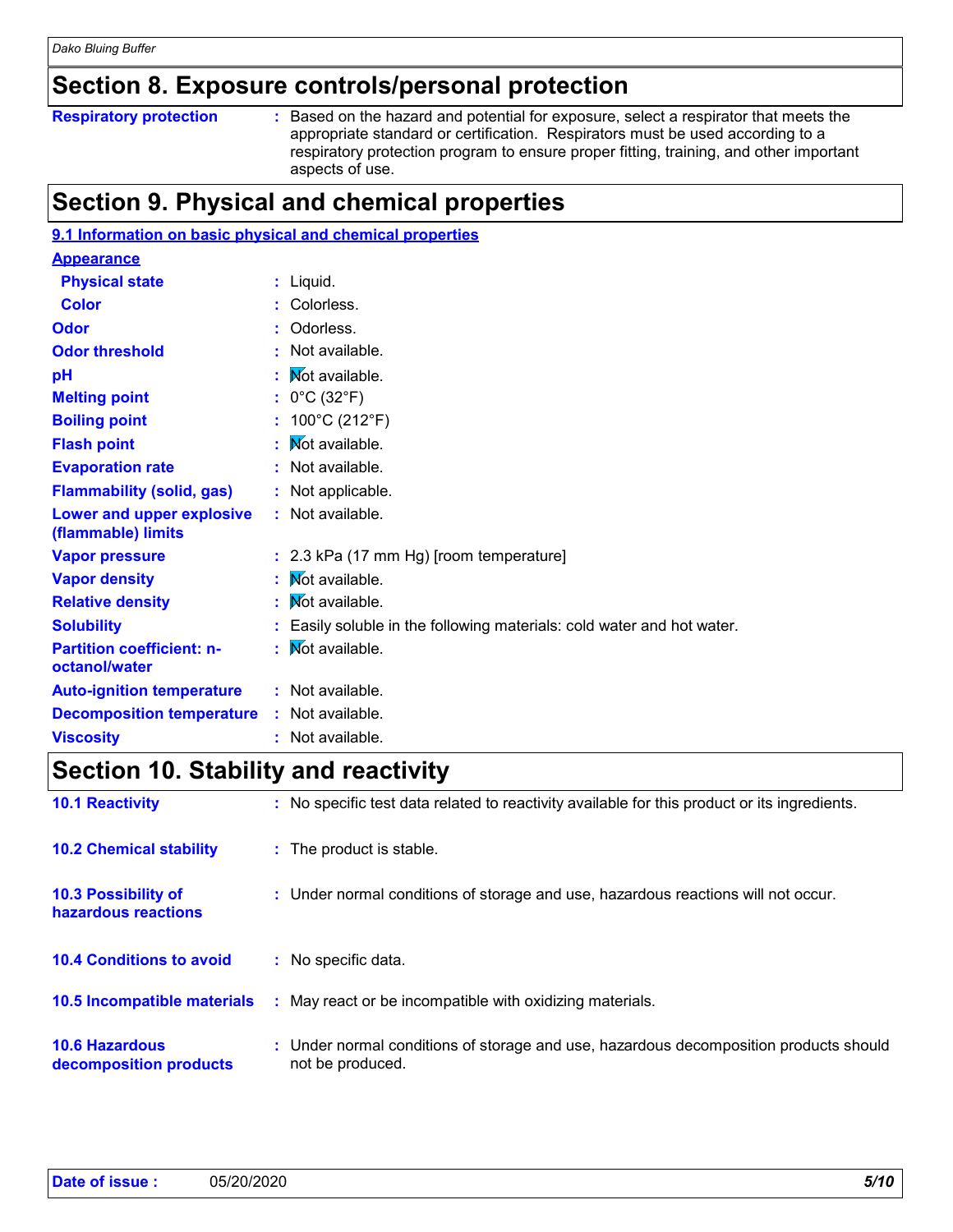## **Section 11. Toxicological information**

| 11.1 Information on toxicological effects                 |                                                                                          |
|-----------------------------------------------------------|------------------------------------------------------------------------------------------|
| <b>Acute toxicity</b>                                     |                                                                                          |
| Not available.                                            |                                                                                          |
| <b>Irritation/Corrosion</b>                               |                                                                                          |
| Not available.                                            |                                                                                          |
| <b>Sensitization</b>                                      |                                                                                          |
| Not available.                                            |                                                                                          |
| <b>Mutagenicity</b>                                       |                                                                                          |
| <b>Conclusion/Summary</b>                                 | : Not available.                                                                         |
| <b>Carcinogenicity</b>                                    |                                                                                          |
| <b>Conclusion/Summary</b>                                 | : Not available.                                                                         |
| <b>Reproductive toxicity</b>                              |                                                                                          |
| <b>Conclusion/Summary</b>                                 | : Not available.                                                                         |
| <b>Teratogenicity</b>                                     |                                                                                          |
| <b>Conclusion/Summary</b>                                 | : Not available.                                                                         |
| Specific target organ toxicity (single exposure)          |                                                                                          |
| Not available.                                            |                                                                                          |
| <b>Specific target organ toxicity (repeated exposure)</b> |                                                                                          |
| Not available.                                            |                                                                                          |
| <b>Aspiration hazard</b>                                  |                                                                                          |
| Not available.                                            |                                                                                          |
|                                                           |                                                                                          |
| <b>Information on the likely</b>                          | : Not available.                                                                         |
| routes of exposure                                        |                                                                                          |
| <b>Potential acute health effects</b>                     |                                                                                          |
| <b>Eye contact</b>                                        | : No known significant effects or critical hazards.                                      |
| <b>Inhalation</b>                                         | : No known significant effects or critical hazards.                                      |
| <b>Skin contact</b>                                       | : No known significant effects or critical hazards.                                      |
| <b>Ingestion</b>                                          | : No known significant effects or critical hazards.                                      |
|                                                           |                                                                                          |
| <b>Eye contact</b>                                        | Symptoms related to the physical, chemical and toxicological characteristics             |
| <b>Inhalation</b>                                         | : No specific data.<br>No specific data.                                                 |
| <b>Skin contact</b>                                       | : No specific data.                                                                      |
| <b>Ingestion</b>                                          | : No specific data.                                                                      |
|                                                           |                                                                                          |
|                                                           | Delayed and immediate effects and also chronic effects from short and long term exposure |
| <b>Short term exposure</b>                                |                                                                                          |
| <b>Potential immediate</b>                                | : Not available.                                                                         |
| effects                                                   |                                                                                          |
| <b>Potential delayed effects</b>                          | : Not available.                                                                         |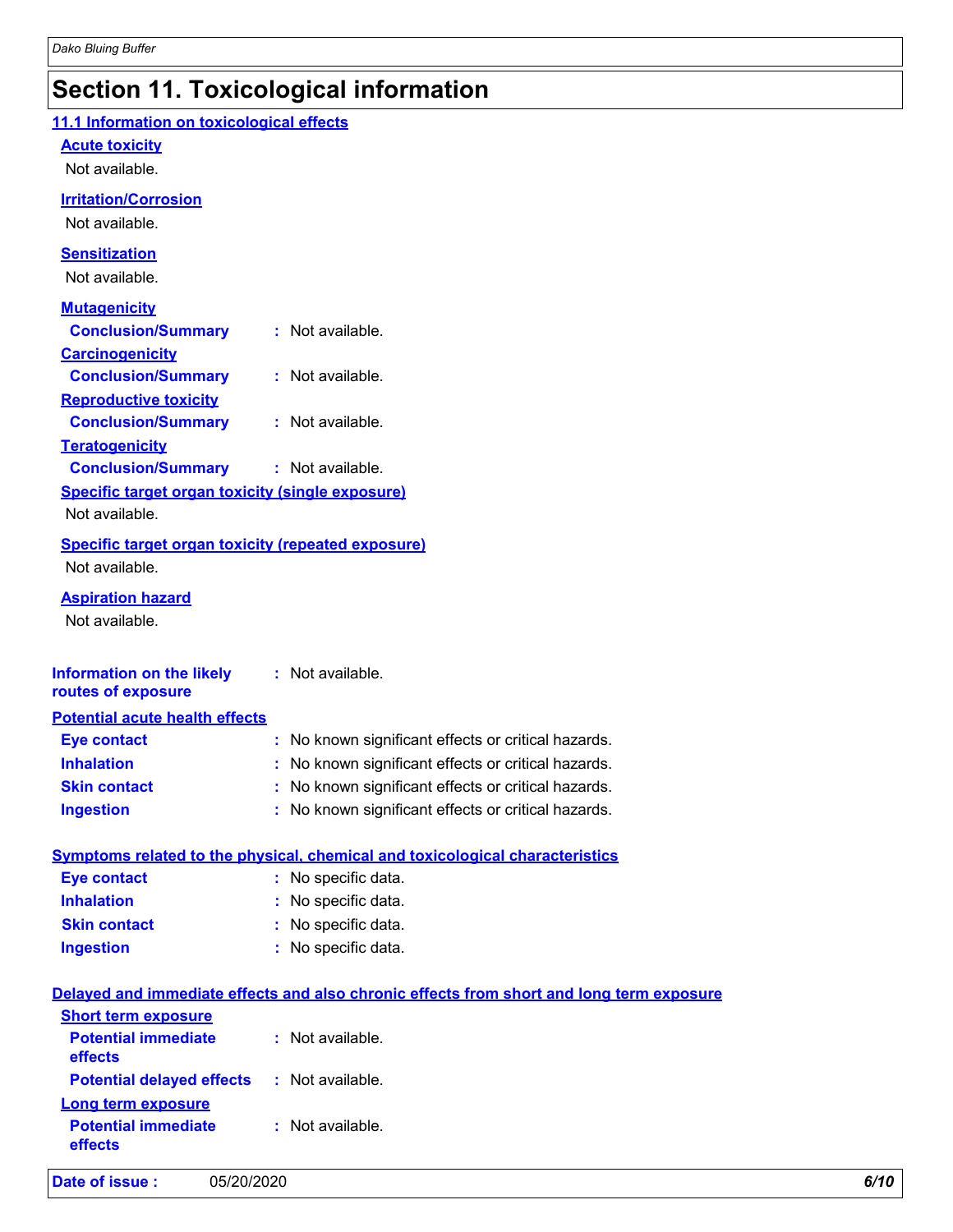### **Section 11. Toxicological information**

| <b>Potential delayed effects : Not available.</b> |                                                     |
|---------------------------------------------------|-----------------------------------------------------|
| <b>Potential chronic health effects</b>           |                                                     |
| <b>General</b>                                    | : No known significant effects or critical hazards. |
| <b>Carcinogenicity</b>                            | : No known significant effects or critical hazards. |
| <b>Mutagenicity</b>                               | : No known significant effects or critical hazards. |
| <b>Teratogenicity</b>                             | : No known significant effects or critical hazards. |
| <b>Developmental effects</b>                      | : No known significant effects or critical hazards. |
| <b>Fertility effects</b>                          | : No known significant effects or critical hazards. |

#### **Numerical measures of toxicity**

**Acute toxicity estimates** N/A

### **Section 12. Ecological information**

#### **12.1 Toxicity**

Not available.

#### **12.2 Persistence and degradability**

Not available.

#### **12.3 Bioaccumulative potential**

Not available.

| 12.4 Mobility in soil                                   |                  |
|---------------------------------------------------------|------------------|
| <b>Soil/water partition</b><br><b>coefficient (Koc)</b> | : Not available. |

**12.5 Other adverse effects :** No known significant effects or critical hazards.

### **Section 13. Disposal considerations**

#### **13.1 Waste treatment methods**

The generation of waste should be avoided or minimized wherever possible. Disposal of this product, solutions and any by-products should at all times comply with the requirements of environmental protection and waste disposal legislation and any regional local authority requirements. Dispose of surplus and non-recyclable products via a licensed waste disposal contractor. Waste should not be disposed of untreated to the sewer unless fully compliant with the requirements of all authorities with jurisdiction. Waste packaging should be recycled. Incineration or landfill should only be considered when recycling is not feasible. This material and its container must be disposed of in a safe way. Empty containers or liners may retain some product residues. Avoid dispersal of spilled material and runoff and contact with soil, waterways, drains and sewers. **Disposal methods :**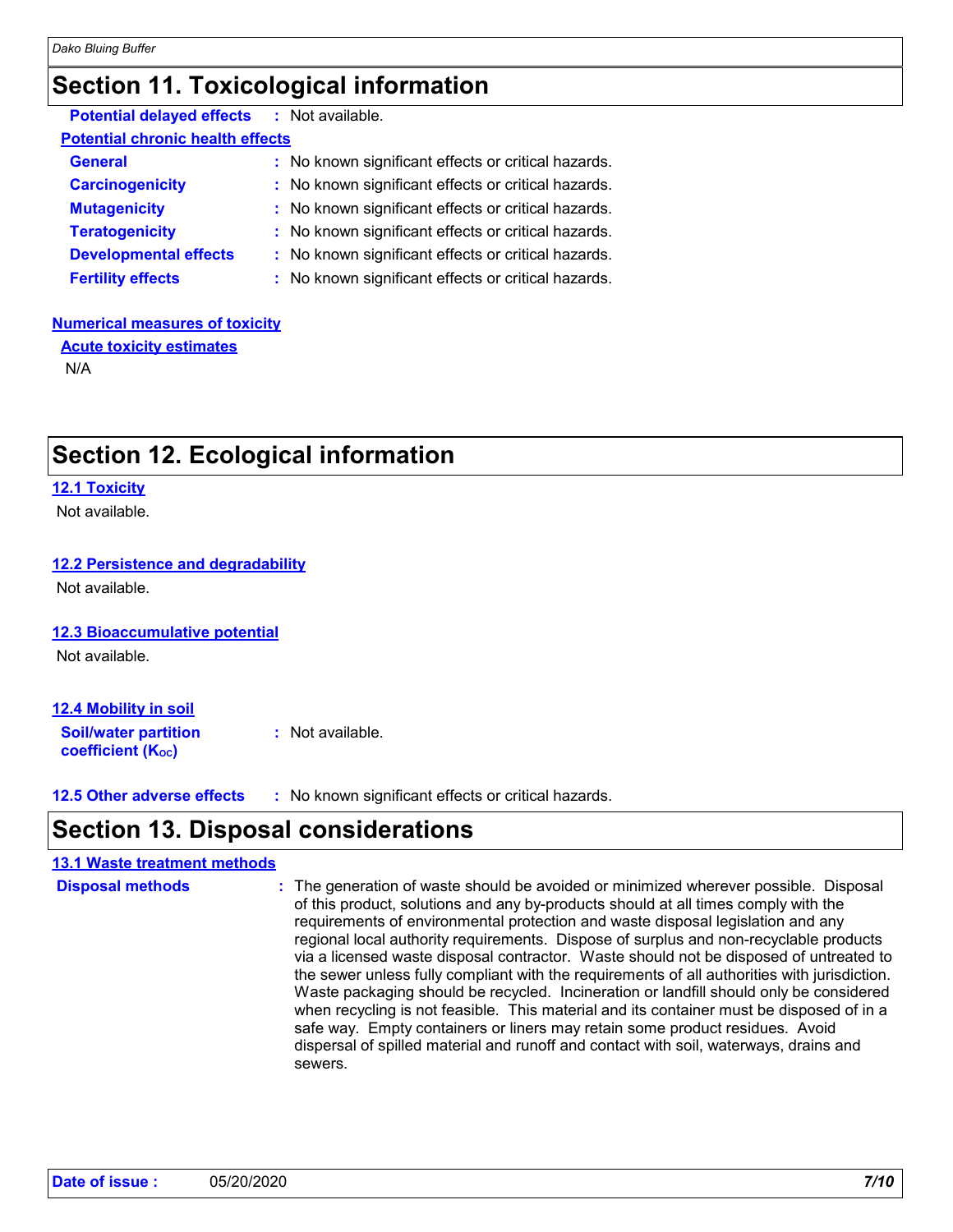### **Section 13. Disposal considerations**

**Disposal should be in accordance with applicable regional, national and local laws and regulations. Local regulations may be more stringent than regional or national requirements.**

**The information presented below only applies to the material as supplied. The identification based on characteristic(s) or listing may not apply if the material has been used or otherwise contaminated. It is the responsibility of the waste generator to determine the toxicity and physical properties of the material generated to determine the proper waste identification and disposal methods in compliance with applicable regulations.**

**Refer to Section 7: HANDLING AND STORAGE and Section 8: EXPOSURE CONTROLS/PERSONAL PROTECTION for additional handling information and protection of employees.**

### **Section 14. Transport information**

```
DOT / TDG / Mexico / IMDG /
: Not regulated.
IATA
```
**Special precautions for user Transport within user's premises:** always transport in closed containers that are **:** upright and secure. Ensure that persons transporting the product know what to do in the event of an accident or spillage.

**Transport in bulk according :** Not available. **to IMO instruments**

### **Section 15. Regulatory information**

**15.1 Safety, health and environmental regulations/legislation specific for the substance or mixture**

| <b>U.S. Federal regulations</b>                                                                | : TSCA 8(a) CDR Exempt/Partial exemption: Not determined |
|------------------------------------------------------------------------------------------------|----------------------------------------------------------|
| <b>Clean Air Act Section 112 : Not listed</b><br>(b) Hazardous Air<br><b>Pollutants (HAPs)</b> |                                                          |
| <b>Clean Air Act Section 602</b><br><b>Class I Substances</b>                                  | : Not listed                                             |
| <b>Clean Air Act Section 602</b><br><b>Class II Substances</b>                                 | : Not listed                                             |
| <b>DEA List I Chemicals</b><br>(Precursor Chemicals)                                           | : Not listed                                             |
| <b>DEA List II Chemicals</b><br><b>(Essential Chemicals)</b>                                   | : Not listed                                             |
| <b>SARA 302/304</b>                                                                            |                                                          |
| <b>Composition/information on ingredients</b>                                                  |                                                          |
| No products were found.                                                                        |                                                          |
| <b>SARA 304 RQ</b>                                                                             | : Not applicable.                                        |
| <b>SARA 311/312</b>                                                                            |                                                          |
| <b>Classification</b>                                                                          | : Not applicable.                                        |
| <b>Composition/information on ingredients</b>                                                  |                                                          |
| No products were found.                                                                        |                                                          |
|                                                                                                |                                                          |
| <b>State regulations</b>                                                                       |                                                          |
| <b>Massachusetts</b>                                                                           | : None of the components are listed.                     |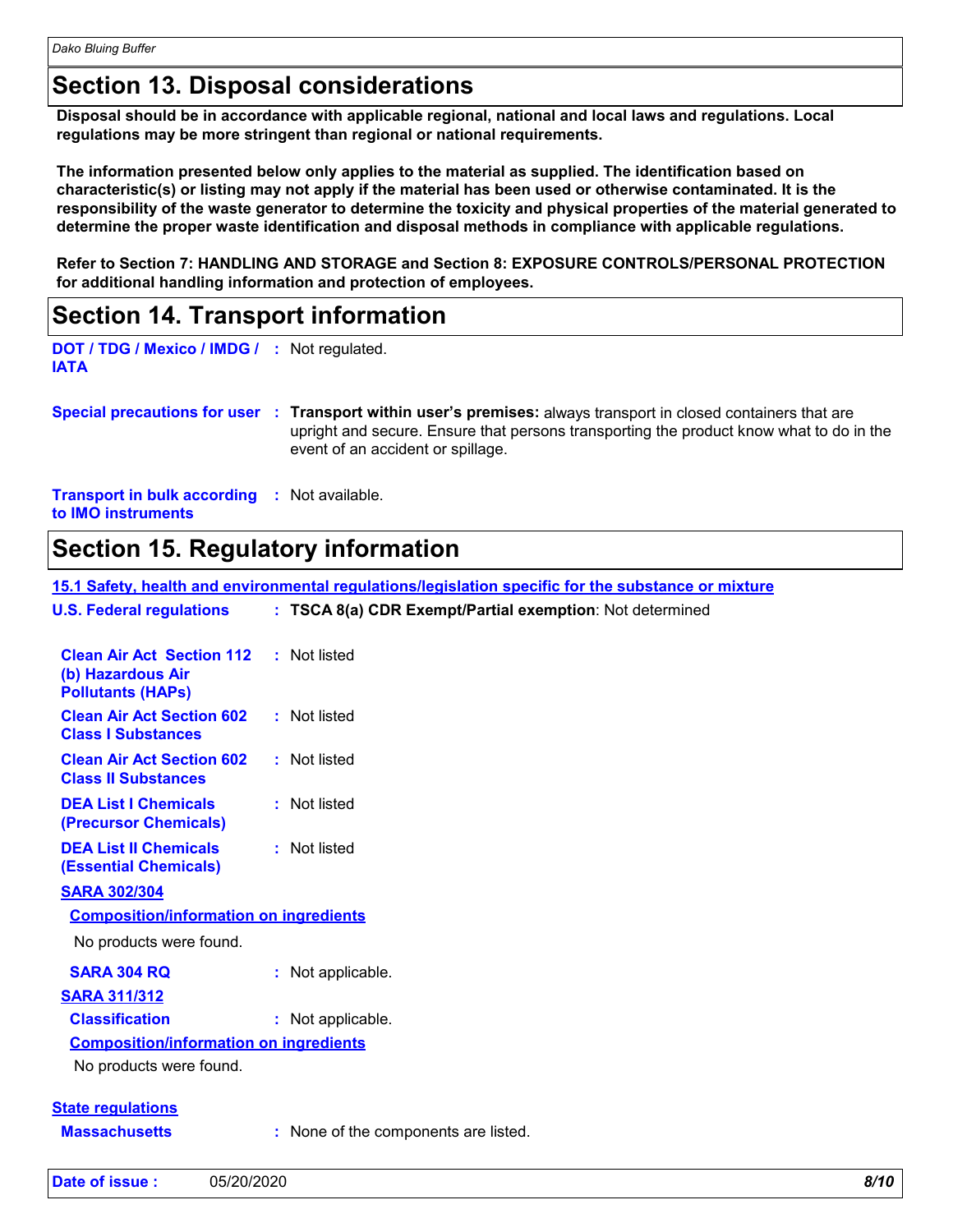### **Section 15. Regulatory information**

- 
- **New York :** None of the components are listed.
- 
- **New Jersey :** None of the components are listed.
- 
- **Pennsylvania :** None of the components are listed.

#### **California Prop. 65**

This product does not require a Safe Harbor warning under California Prop. 65.

#### **International regulations**

**Chemical Weapon Convention List Schedules I, II & III Chemicals**

Not listed.

#### **Montreal Protocol**

Not listed.

**Stockholm Convention on Persistent Organic Pollutants** Not listed.

#### **Rotterdam Convention on Prior Informed Consent (PIC)**

Not listed.

#### **UNECE Aarhus Protocol on POPs and Heavy Metals**

Not listed.

| <b>Inventory list</b>    |                                                                                      |
|--------------------------|--------------------------------------------------------------------------------------|
| <b>Australia</b>         | : Mot determined.                                                                    |
| <b>Canada</b>            | : Mot determined.                                                                    |
| <b>China</b>             | Not determined.                                                                      |
| <b>Europe</b>            | Not determined.                                                                      |
| <b>Japan</b>             | : Japan inventory (ENCS): Not determined.<br>Japan inventory (ISHL): Not determined. |
| <b>New Zealand</b>       | : Mot determined.                                                                    |
| <b>Philippines</b>       | : Mot determined.                                                                    |
| <b>Republic of Korea</b> | : Mot determined.                                                                    |
| Taiwan                   | : Mot determined.                                                                    |
| <b>Thailand</b>          | : Not determined.                                                                    |
| <b>Turkey</b>            | : Mot determined.                                                                    |
| <b>United States</b>     | : Mot determined.                                                                    |
| <b>Viet Nam</b>          | Not determined.                                                                      |

### **Section 16. Other information**

| <b>History</b>              |                                                                                                                                                                                                                                                                                                                                                                                                                                                                    |
|-----------------------------|--------------------------------------------------------------------------------------------------------------------------------------------------------------------------------------------------------------------------------------------------------------------------------------------------------------------------------------------------------------------------------------------------------------------------------------------------------------------|
| Date of issue               | : 05/20/2020                                                                                                                                                                                                                                                                                                                                                                                                                                                       |
| Date of previous issue      | : 11/27/2019                                                                                                                                                                                                                                                                                                                                                                                                                                                       |
| <b>Version</b>              | $\div$ 4                                                                                                                                                                                                                                                                                                                                                                                                                                                           |
| <b>Key to abbreviations</b> | $\therefore$ ATE = Acute Toxicity Estimate<br>BCF = Bioconcentration Factor<br>GHS = Globally Harmonized System of Classification and Labelling of Chemicals<br>IATA = International Air Transport Association<br>IBC = Intermediate Bulk Container<br><b>IMDG = International Maritime Dangerous Goods</b><br>LogPow = logarithm of the octanol/water partition coefficient<br>MARPOL = International Convention for the Prevention of Pollution From Ships, 1973 |